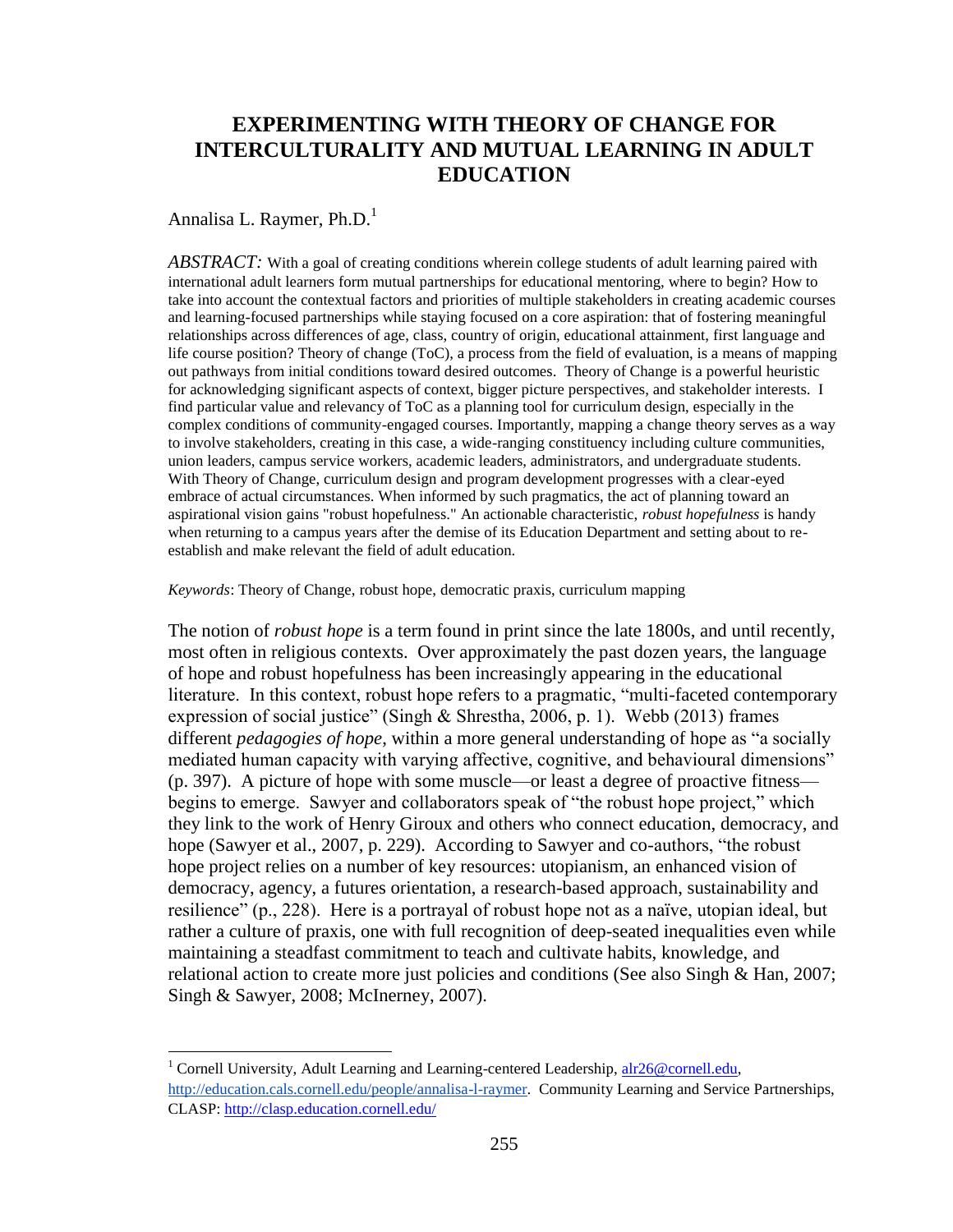

*Figure 1.* Frequency of term "robust hope" (English corpus), lexical analysis 1870-2008

A good measure of robust hopefulness is both instrumental and expressive when approaching the task of breathing new life back into an adult education program that had long languished after the closure of a university's department of education nearly a decade before. Even prior to the department's demise, the population served by the adult education program had shifted away from a primarily local staff who sought literacy and adult basic education. Over time the composition of the employee population became increasingly diverse, with a higher percentage of immigrant service staff members coming to the program for assistance with learning English. Additionally, the nature of the work became more dependent on technology, prompting a growing interest in learning computer productivity. I came into the position with the program on hiatus, and without the benefit of overlapping with anyone who had been previously involved in the operations or related courses, even something as seemingly apparent as a shift in employee interests was a matter of discovery rather than a given.

As described before, robust hope requires more than a can-do spirit; to re-establish a program outside of a department would require researching, identifying stakeholders, initiating relationships, framing priorities, and making plans. A tall order, but one for which the heuristic called Theory of Change (ToC) can provide a means of beginning and going forward.

## **Theory of Change**

A theory of change (ToC) is a tool for developing solutions to complex social problems. A basic ToC explains how a group of early and intermediate accomplishments sets the stage for producing long-range results. A more complete ToC articulates the assumptions about the process through which change will occur and specifies the ways in which all of the required early and intermediate outcomes related to achieving the desired long-term change will be brought about and documented as they occur (Anderson, 2005).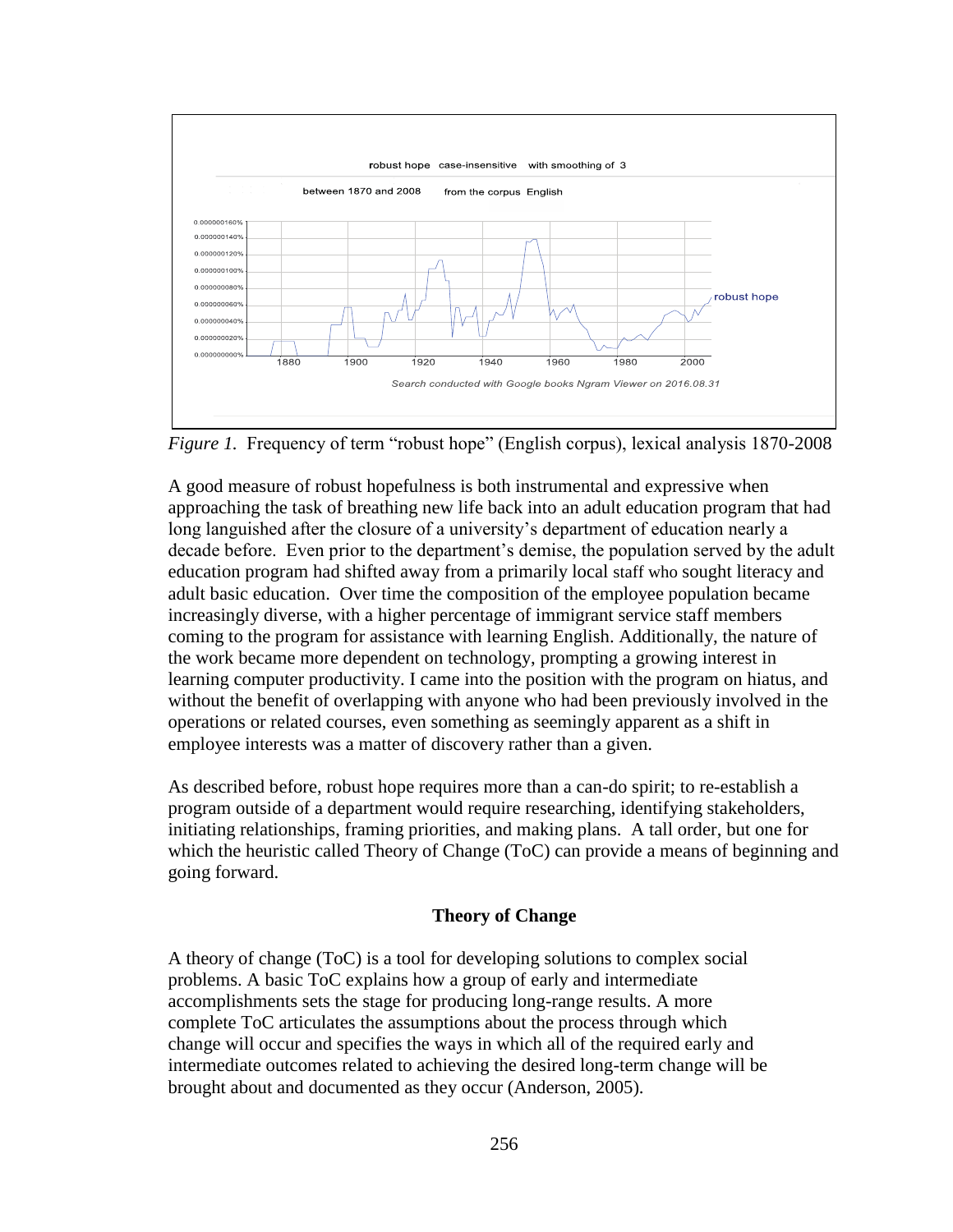Theory of change is often regarded as both process and product. As a process ToC is a means of mapping out pathways for achieving a desired outcome, the product of which includes graphics and narratives created collectively through a series of critical thinking activities. As such, both the process and visualizations facilitate making visible and accessible the thinking and assumptions that inform plans and program designs. Evaluator Carol Weiss (1995), one of the originators of ToC, noted that the concept of grounding evaluation in theories of change takes for granted that social programs are based on explicit or implicit theories about how and why the program will work (p. 66). In the often-referenced work of Fulbright-Anderson, Connell, and Kubish (1998) on new approaches to evaluating community change, the authors emphasized a theory of change approach to evaluation as "as a systematic and cumulative study of the links between activities, outcomes, and contexts of the initiative" (p. 16). Both definitions, while admirable in their simplicity, suggest an application of change mapping for describing a program. Not as evident are the more anticipatory, predictive and even diagnostic potential usages of theory of change for design. Now that ToC has been in use in multiple settings for several decades, the concept and practice has evolved in multiple directions, and descriptions, both simple and complex, abound.

## **It's a Bird, It's a Plane, It's a Theory of Change!**

A lack of consensus regarding protocols, procedures, and modes of representation further complicates the challenge of definition. Moreover, the multiple views about what a theory of change comprises is matched by a spectrum of purposes ascribed to its use. Accordingly, it is perhaps more accurate to speak of "ToC approaches" rather than a singular understanding of theory of change. Attempts to scan the landscape and make sense of the concept have resulted in a number of review articles in fields in and beyond the evaluation literature, such as public health (Breuer, Lee, De Silva, & Lund 2016) and international development (Stein & Valters, 2012; Vogel, 2012a). Notable in the review by Stein and Valters is their suggestion to think of the purposes for which users employ ToC as positioned along a continuum with, at one end, a view of ToC as a technical tool, and, at the other end, as an avenue by which participants gain "political literacy," while in the middle of the spectrum they place "ToC thinking" (Stein & Valters, p. 5).

While I admire the conceptual insight this continuum provides, I opt to construct the spectrum a little differently. At one side I place ToC as a product, one with particular emphasis on the various genre for graphically representing relationships and assumptions among elements along pathways of expected change. Next, I position ToC as semistructured process employing a backwards planning approach or way of thinking. In this mode, users of ToC draw from a variety of critical thinking activities to generate program theory. Finally, at the other far side I situate ToC as a democratic praxis, one which not only serves to generate program theory within a wider consideration of contextual factors, but is explicitly accountable to a vision of public good and practiced with a staunch commitment to collaborative capacity building, direction-setting and ongoing learning.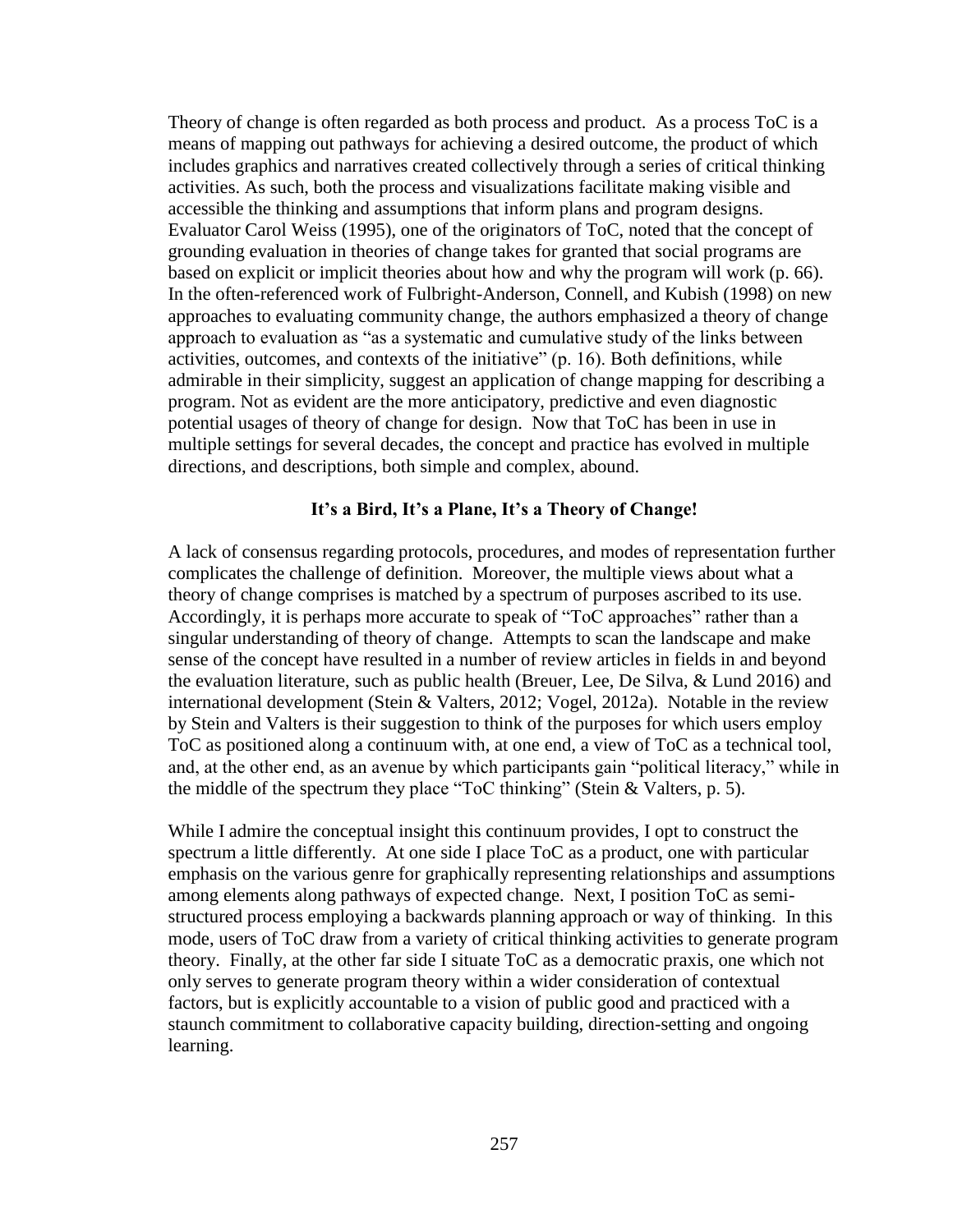| $ToC = product$                                                                                                                                                                                                                     | $ToC = process$                                                                                                                                                                                                                        | $ToC =$ democratic praxis                                                                                                                                                                                                                                                                                                                                                                                                                                                                           |
|-------------------------------------------------------------------------------------------------------------------------------------------------------------------------------------------------------------------------------------|----------------------------------------------------------------------------------------------------------------------------------------------------------------------------------------------------------------------------------------|-----------------------------------------------------------------------------------------------------------------------------------------------------------------------------------------------------------------------------------------------------------------------------------------------------------------------------------------------------------------------------------------------------------------------------------------------------------------------------------------------------|
| As a set of graphic<br>conventions for making<br>thinking visible, of<br>representing<br>relationships among<br>elements, of illustrating<br>assumptions,<br>preconditions and<br>outcomes along<br>pathways of expected<br>change. | As a backwards<br>planning approach<br>utilizing a set of<br>critical thinking and<br>analytical exercises to<br>facilitate<br>identification of<br>assumptions,<br>aspirations, outcomes<br>strategies, activities<br>and indicators. | As a public-minded capacity-building<br>practice for naming and articulating<br>preferred futures, catalyzing<br>alliances, and working<br>collaboratively to frame outcomes of<br>long, medium and short term within<br>delineated fields of action and<br>influence, and constructing strategies<br>for accomplishing change while<br>setting up means of specifying<br>necessary preconditions and actions<br>as well as setting up means of<br>assessment as learning within the<br>initiative. |

Borrowing the idea of a continuum then, the one I envision looks like this:

Terminology can be a bit treacherous and is frequently noted as a barrier in ToC literature. A phrase I used in the description of ToC as praxis warrants explanation: "delineated fields of action and influence." As with systems thinking, change mappers have to set the boundaries of their system. Those aspirations, which the initiators cannot directly or even indirectly influence, are held to be beyond the realm for which the participants can reasonably take responsibility. In some conventions of graphic representation of ToC maps, the ultimate aspiration, while kept in mind as the vision toward which the work being designed strives, is situated above a "line of accountability." The outcomes below the line of accountability are those initiators regarded as within their field of influence and action.

#### **A Theory of Change** *Process*

Among multiple descriptions of a ToC as a mapping process certain key elements are common across most, if not all. Primary among these are:

- Situating a long-term aim, sometimes in the service of an articulated preferred future or aspirational ideal, at the top of the map;
- Specifying the existing conditions extant at the start of the process at the bottom of the map; and
- Backwards (or sometimes bi-directional) mapping in tiers to identify what state would need to be accomplished (precondition) in order to achieve the outcome above it. Eventually a path running between the long-term aim and the existing conditions is constructed with short- and medium-term outcomes in between.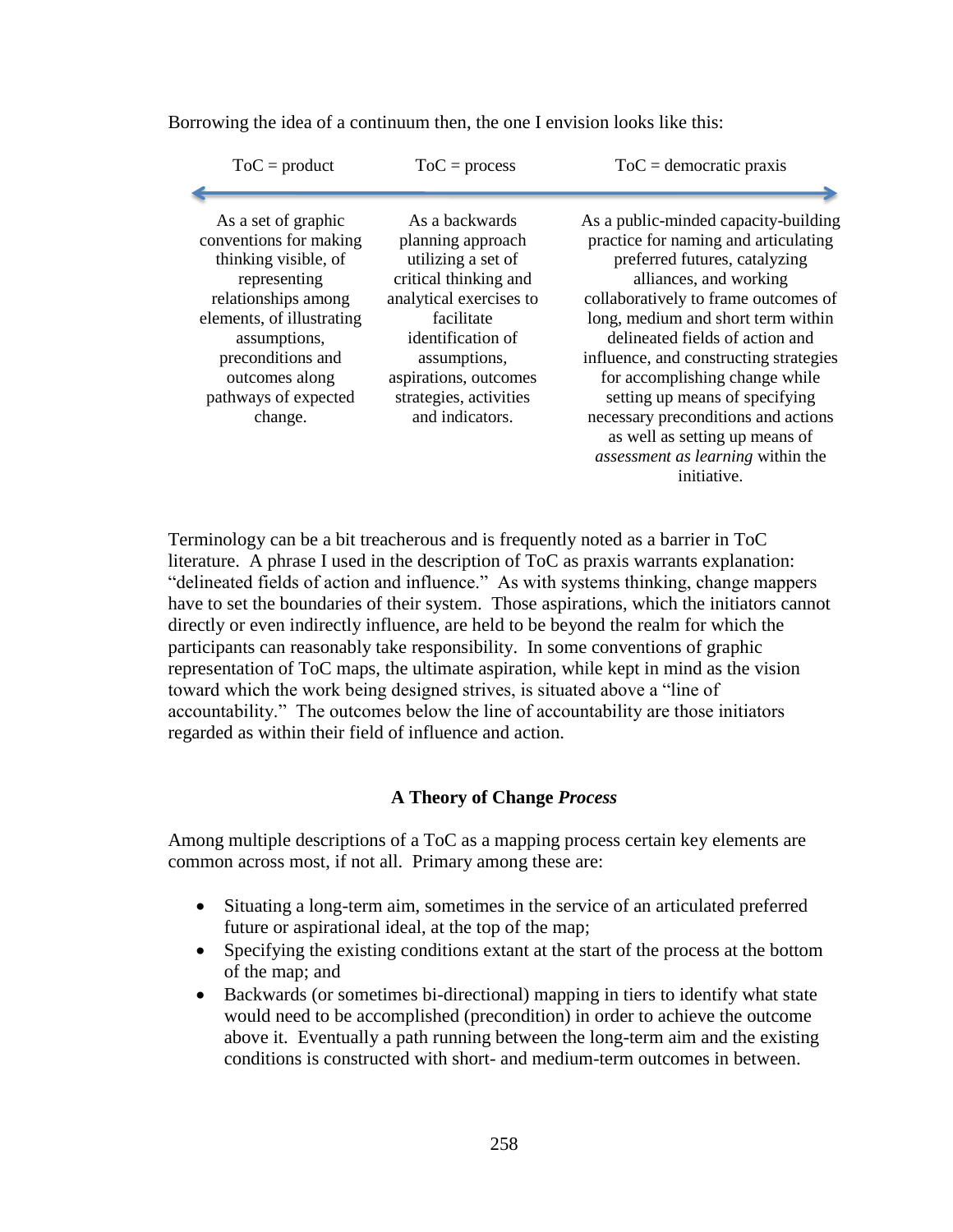Many descriptions of ToC also include the steps of naming and questioning underlying assumptions and, for each outcome, identifying indicators for determining when an outcome is achieved. The relationship among tiers within the map is such that each row serves as pre-conditions necessary for the outcomes in the row above. In this manner, each element within a tier is simultaneously an outcome of the tier below and a precondition of the tier above. With this in mind, the statements, which comprise these elements, are usually written as if the state has already been achieved (or the action taken). Thus, checking the reasoning of the map can be readily sounded by inserting the phrase "only if" when reading the map downwards from the top, or, if reading upwards from the bottom, by inserting the phrase, "so that." For example, picture two elements in a change map which state: "Students design weekly teaching plans and write a session debrief and reflection after each weekly Learning Partner meeting.Instructors comment on debriefs and share adult learner feedback" and "Student partner learns about the skills and life stories of her/his adult partner, in part, to tailor teaching strategies for the individual." With the second statement in the tier beneath the first one, we can read a shorter excerpt of this part of the map downwards with the "only if" insertion:

Students design and facilitate weekly teaching plans and then write a session debrief reflecting after each weekly Learning Partner meeting and assessing the effectiveness of the plan and how the session went. ONLY IF Student partners learn about the skills and life stories of their adult partners, in part, to tailor teaching strategies for the individual.

Likewise, we can read the same pair of statements in an upward direction with the "so that" phrase inserted, like this:

Student partners learn about the skills and life stories of their adult partners, in part, to tailor teaching strategies for the individual SO THAT Students design and facilitate weekly teaching plans and then write a session debrief reflecting after each weekly Learning Partner meeting and assessing the effectiveness of the plan and how the session went.

As is apparent, there is a close connection between the process and the visual representation. While space constraints preclude the inclusion of a full ToC schema, the most basic infrastructure of the conceptual mapping is easy to visualize, as illustrated in Figure 2.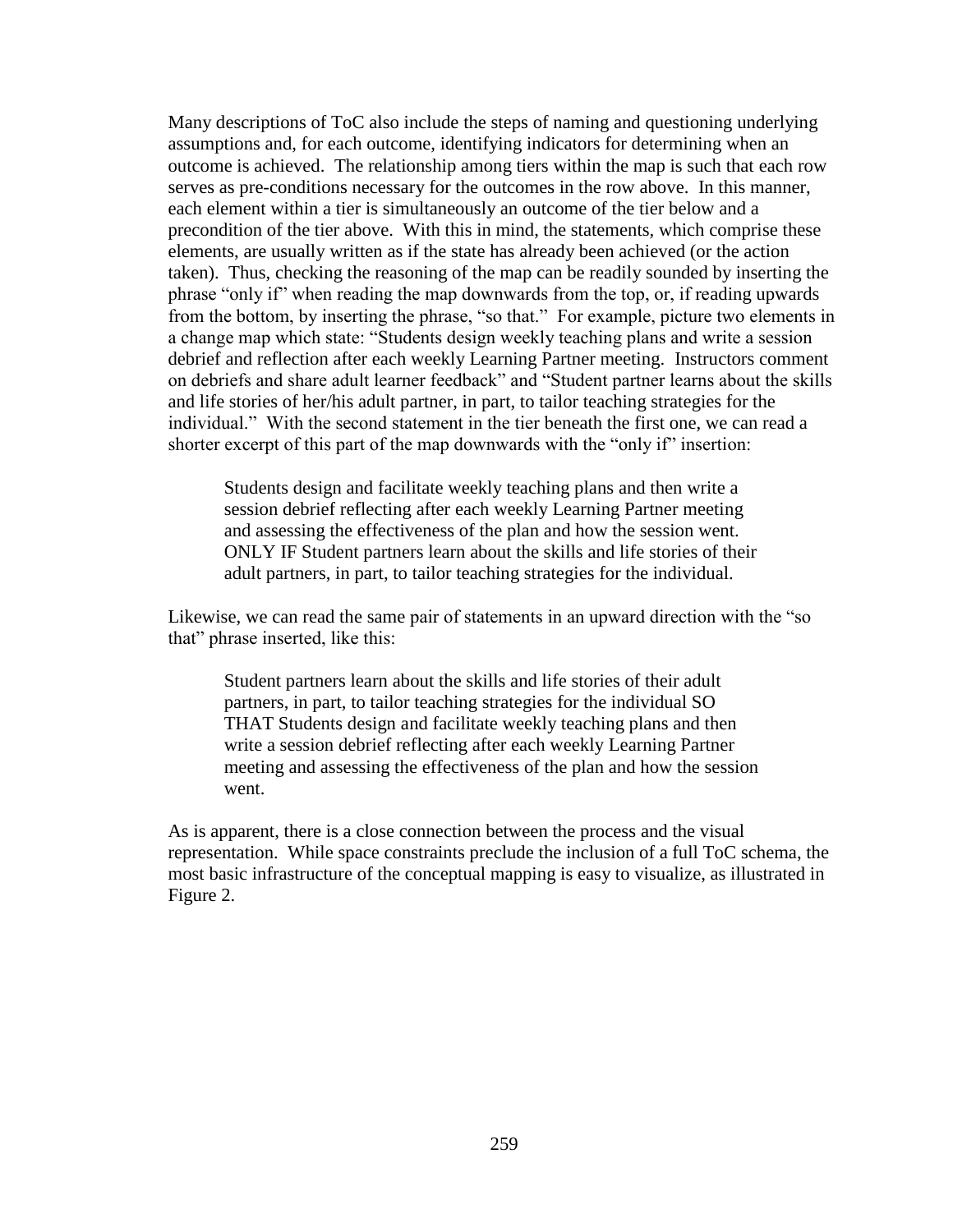

Modified after Anderson, 2006, p. 20

*Figure 2.* Simple schematic of Theory of Change

Less easy to capture is the sense of scale. A mapping process can be used for a single project, for a multi-site program, for a national policy, or an international initiative. Within whichever unit attention is directed, the process entails, as the simple graphic above suggests, a chain of cumulative impact. Vogel (2012b), in her guide to working with ToC for research projects, provides a good illustration, presented here on the following page (Figure 3). Not only does Vogel's illustration provide a sense of decreasing proximity in relation to increasing impact, the graphic includes some of the contextual factors as well. This representation begins to convey in a snapshot the potential of ToC for developing robust hopefulness by starting with those things the initiators can most readily control and expanding outward to areas of less direct influence but greater lasting change.

In her guide to working with ToC for research projects, Vogel provides a very good illustration (titled, "Visual Illustration of the Main Elements to Consider in a Theory of Change Analysis,*"* p. 6). Not only does Vogel's illustration provide a sense of decreasing proximity in relation to increasing impact, the representation conveys, in a snapshot, the potential of ToC for developing robust hopefulness by starting with those things the initiators can most readily control and expanding outward to areas of less direct influence but greater lasting change.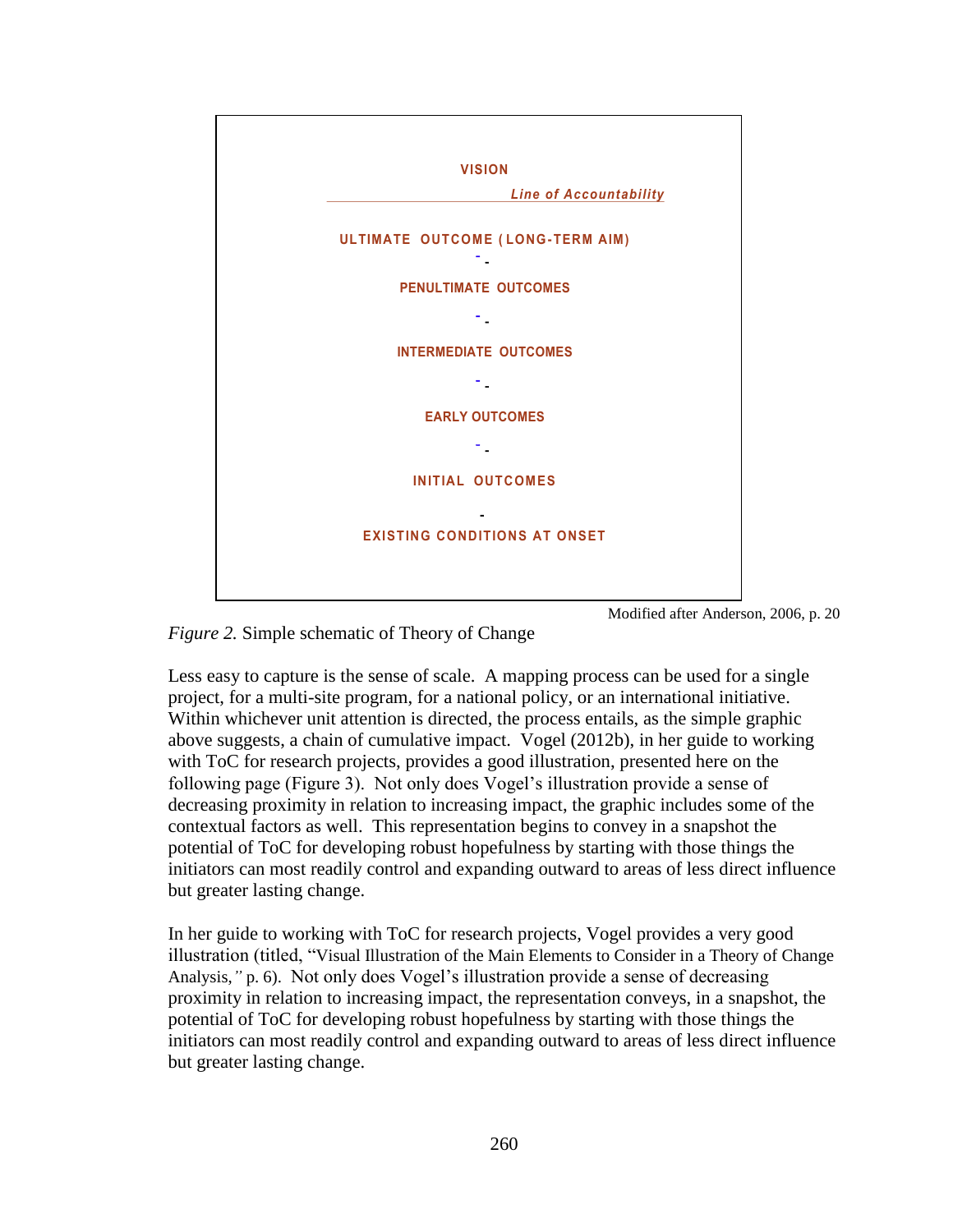



To further illustrate how this approach can be employed in the service of robust hopefulness by one coming into an unknown situation to rally allies and make plans, I transition now to give a first person account of my entry into the "post-department" milieu of our university. I begin with a brief history of the twenty-six year old adult education program for service employees at Cornell University, the Community Learning and Service Partnership, CLASP. As will become evident, the relationship between CLASP and the academic education courses in adult learning offered at Cornell are closely interconnected.

## **The Community Learning and Service Partnership, CLASP**

Begun in 1990, Cornell's adult education program, the Community Learning and Service Partnership celebrated its silver  $(25<sup>th</sup>)$  anniversary in 2015. Five years previously, in marking the  $20<sup>th</sup>$  birthday, Ruth Bonous, the founder of CLASP, sketched a brief history. Bonous described how Cornell received very modest federal funds to further adult literacy, after conferring with the director of the local literacy agency,

It became clear to me that those in need of literacy services were present, and yet invisible to those of us at Cornell. They were the Cornell employees who provide the most basic and essential services to the University: housekeepers, food service workers, custodians, and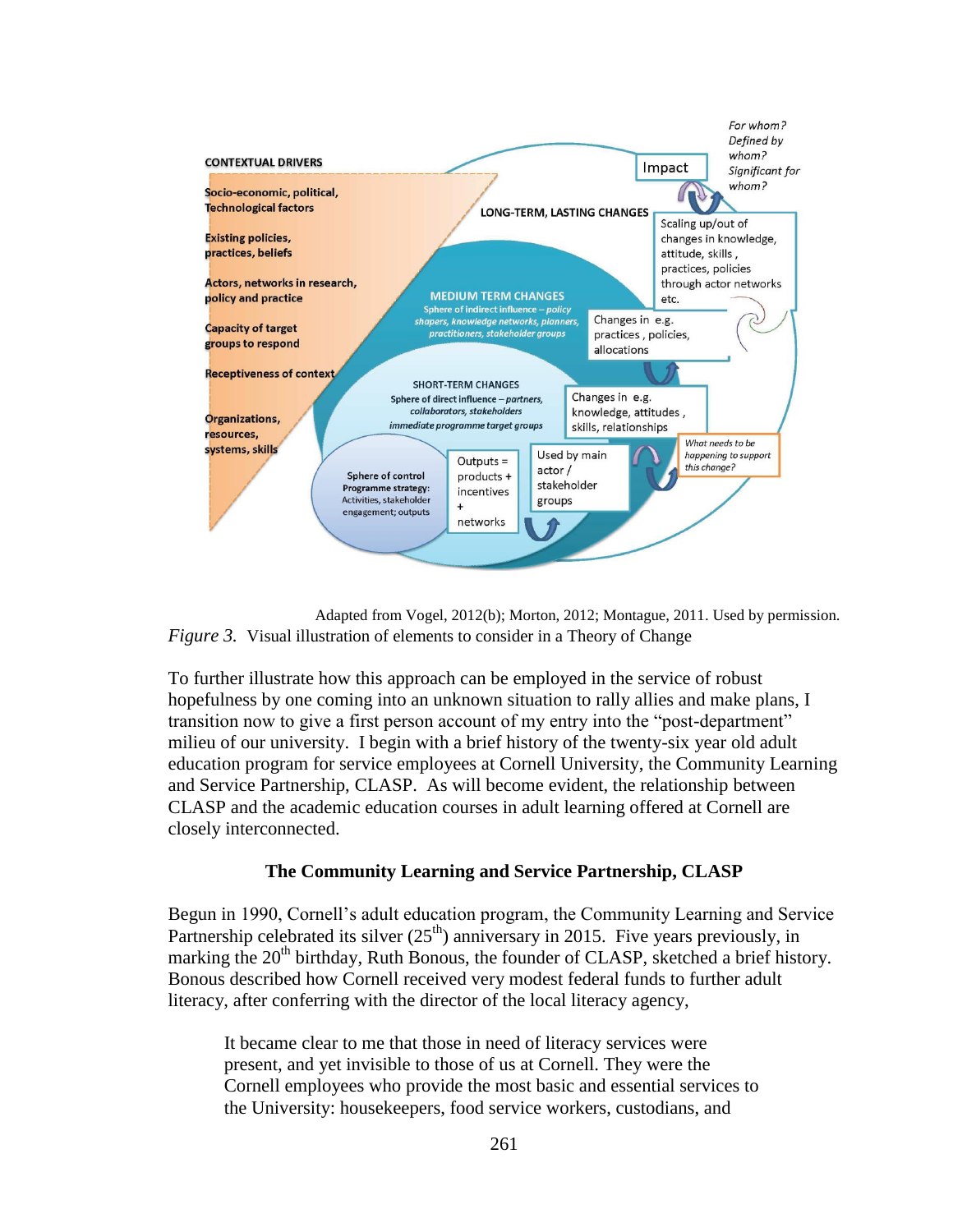groundskeepers. At the time Cornell had excellent continuing education courses available for most of its employees. However, the level of the courses and course meeting times were not compatible for the group just mentioned.

I met with Cornell management, including human resources, and with the United Auto Workers Union that represented these employees. Both groups supported beginning a literacy program. With the support of the UAW, Cornell management agreed to allow the employees in the program to meet with literacy tutors during paid work time. This agreement was, and is, crucial to the program because many employees have childcare responsibilities, hold a second job, or live at such a distance from campus that after work schooling is not feasible. (Bonous, 2010, pp. 2-3)

Thus the origins of the Community Learning and Service Partnership entailed community input, union and management support and a lecturer, Bonous, committed to service learning. While much has changed since then, that CLASP and the affiliated academic courses continue is a testament not to a campus-wide awareness of the program and courses, but rather to the deep commitment on the part of a stalwart minority who are familiar with the academic courses and the adult education opportunity for service employees. After the initial federal grant, the university's central Office of Human Resources assumed the program costs, viewing CLASP as an avenue of educational growth for a population of not served by other university professional development offerings. With a mutually agreeable arrangement, the Education Department in the College of Agriculture and Life Sciences welcomed the opportunity to become the academic home of the adult learning courses and the CLASP program when the College of Human Ecology closed its Field and International Study Program in 1997.

In a surprising turn of events, Cornell began dismantling its Education Department a dozen years later, with the departmental closure completed by 2009. Once a flag bearer for Adult Education and home to the journal, *Adult Education Quarterly*, names of Cornell education faculty familiar to those in the Adult Education field include Rosemary Caffarella, Arthur (Butch) Wilson, and J. David Deshler. Faculty remaining at the time of closure either found places in other departments, at other institutions, or retired.

Here, then, was the challenge–to:

- 1. Investigate and define the best "fit" between CLASP mission and our contemporary Cornell context.
- 2. Seek clarity for CLASP programming priorities given the updated information uncovered
- 3. Redesign the courses to both facilitate student access and achieve the intended aims.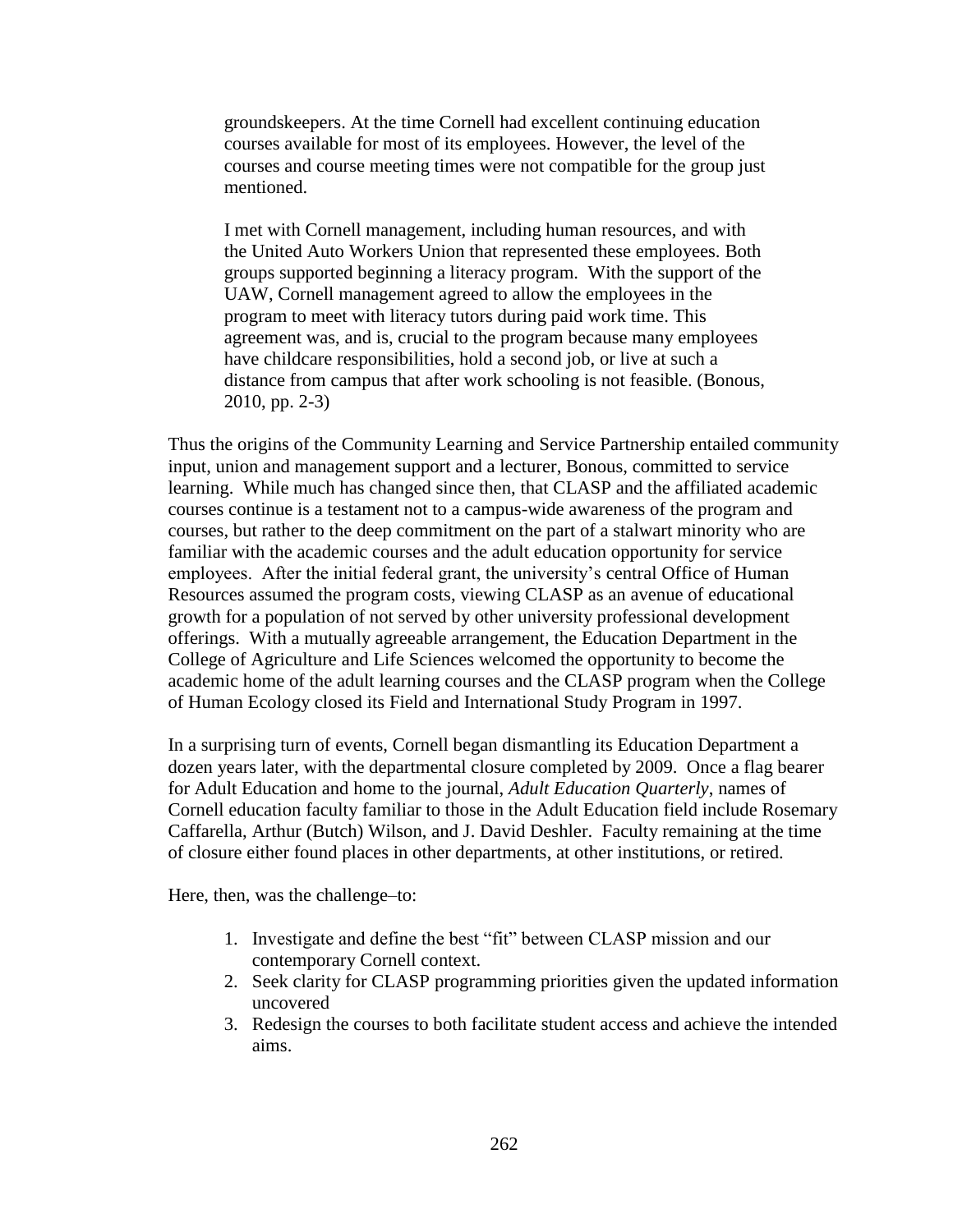This challenge eventually led to a series of three stakeholder convenings and the construction of not one but three interlocking theory of change maps: one for the student experience, one for the employee experience, and one future-looking map for program directions and opportunities to bring into being or be ready to recognize.

### **Sample of Outgrowths from Collective Mapping**

Out of the mapping convening, a dual theme of particular interest to members of the Commission on International Adult Education emerged: interculturality and mutual learning. In recognition of the shift in the employee population to a larger percentage of immigrants, a couple of threads arose. With respect to students, we saw that we needed to equip students with awareness and tools for being respectfully interested in others' experiences, perspectives and cultural practices. With respect to adult learners, we saw that we needed to provide the employees with student Learning Partners who were better trained to effectively mentor language learners.

The mapping exercise thus led to framing specific learning outcomes for students, which, in turn, suggested learning activities for achieving those aims. For example, one learning outcome reads: "Examine roadblocks to intercultural communication and practice strategies for mitigating barriers through role-playing techniques for transforming situations of bullying, disrespect or cultural faux pas." Toward accomplishing that outcome, course strategies included a workshop on intercultural communication and codevelopment by the student and the adult learning partner of a set of mutually agreed upon questions for a StoryCorps interview. The class took part in StoryCorps' first national Great Thanksgiving Listen, interviewing their adult learner instead of a relative.

Similarly, the program directions map identified the prospects of developing a language teaching curriculum with the possibility of students being able to earn a TESOL certificate. Toward that end, we have piloted one course, Partnering for Citizenship, which introduced basic English language instruction to students whose adult partners were interested in applying for the U.S. citizenship exam but for whom language was an obstacle. Next semester (Spring 2017) we will pilot an Introduction to Teaching English course. In this respect, we have begun meeting with campus stakeholders and exploring the state process for seeking approval for a certificate program.

## **Recapping**

Theory of change is not merely a method; it is an intentional approach to involving diverse stakeholders in shaping together the design of an initiative with perspectives of multiple voices in a way that makes the thinking visible and accessible both to participants and, in the form of the resultant map, to others not involved in the process. In such mapping endeavors, there are fundamentally two roles: that of, (a) eliciting and facilitating the process, and (b) articulating the content of the map. Mapping a theory of change begins with articulating the top and bottom of the map. Just as making a ToC map includes specifying initial conditions, which are then positioned at the bottom of the map, it equally entails articulating a vision—located at the top. In ToC terminology, the vision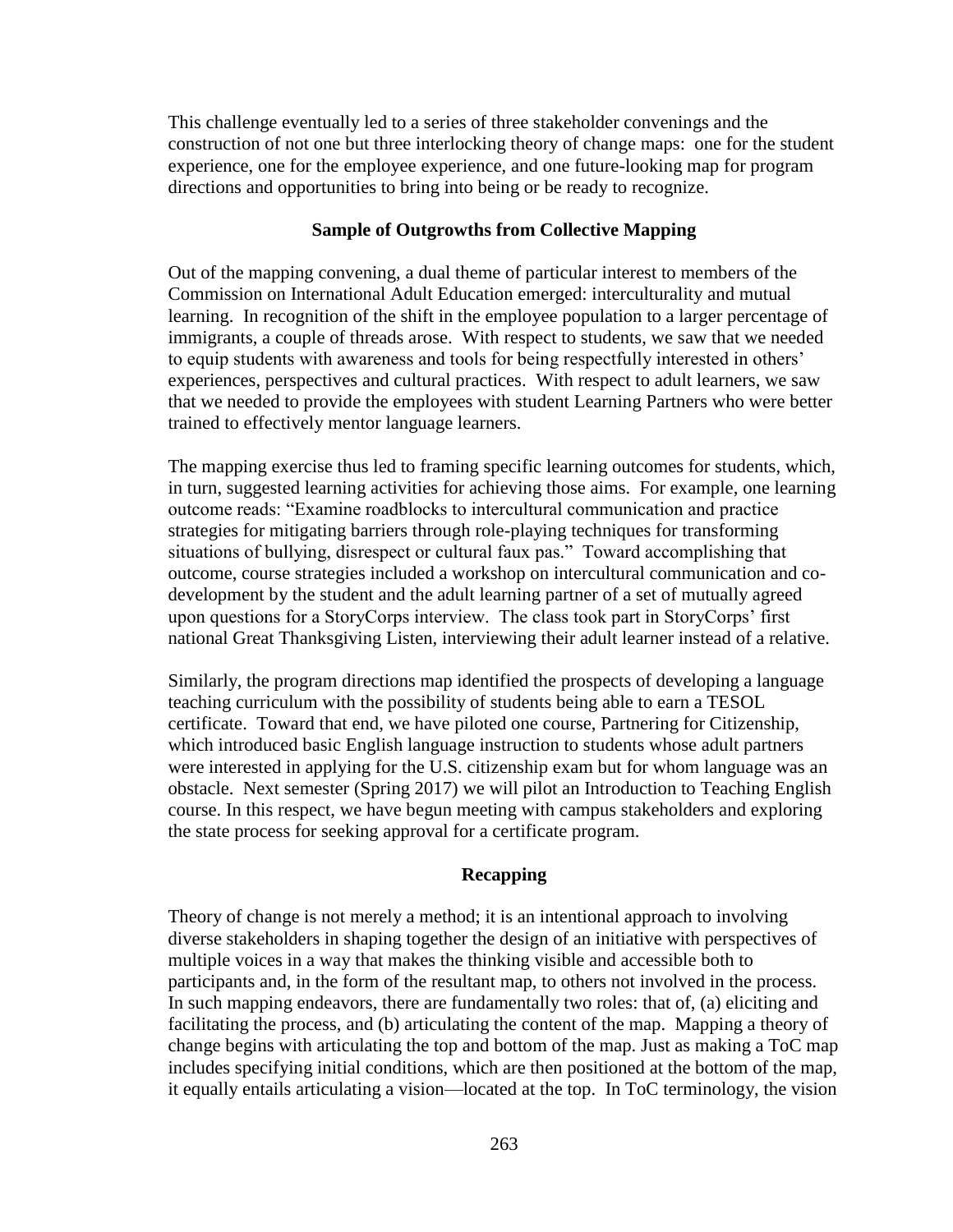is positioned above a *line of accountability* while the program (or course) outcomes are located at the accountability line. To translate, this means the vision informs the work, but while ToC mappers are not realistically committing to bringing about elements of the preferred future beyond their realm of direct and indirect influence, they are dedicating themselves to achieving the stated outcomes (Iversen, 2014, p. 20).

Constructing a theory of change is a process of articulating and testing the reasoning and assumptions that inform choices of strategies and ways of working to achieving the desired outcomes. Theory of change is not a completely static blueprint of the cognitive and contextual infrastructure of a program, and in this case, courses, but more a dynamic heuristic for surfacing (and questioning) a plausible path of action and outgrowth for getting from an initial set of conditions through a journey to a new, preferred state. The application of ToC for course design developed by my colleagues and me is possibly unique, but seems to me to be a natural addition to the use of backwards planning approaches embraced in many fields and well-articulated in education as, for example, by Grant Wiggins and Jay McTighe in *Understanding by Design* (2005). Furthermore, many, including James P. Connell, one of the editors of the seminal series on new approaches to evaluating community change, has been using theory of change in educational policy contexts such as planning urban education reform (Connell & Klem, 2000) and evaluating public investments in public education (Connell & Klem, 2002).

If, as architect William McDonough has famously said, "design is the first signal of human intention," then the course design, as well as the interface between courses and an adult education program, is primary (McDonough & Braungart, 2012, p. 4). Design does not take place in a vacuum; this is where ToC is a very useful tool for mapping out pertinent consideration and factors; that is, for scoping the terrain, both conceptually and pragmatically, within which the course and education program are planted. With our pathway mapped, we were able to identify points in the course in which *assessment as learning*, rather than assessment *of* learning, can be employed with well-designed assignments to provide a window into the students' development over the course of the semester (e.g. see Raymer and Horrigan, 2015). By looking to the tier above, we can describe the design specifications of an assignment: i.e., what "work" the assignment needed to accomplish in order for students to progress along the pathway toward the ultimate aim of the course.

Theory of Change, then, is one means of cultivating robust hopefulness, of making a grounded plan from the ideal vision which inspires our work and mapping pathways out of our actual contexts to move us toward that future.

#### **References**

Anderson, A. A. (2005). An introduction to theory of change. *Evaluation Exchange*, *11*(2), 12-19.

Anderson, A. A. (2006). *The community builder's approach to Theory of Change: A practical guide to theory development*. Washington, DC: Aspen Institute Roundtable on Community Change.

Bonous, R. (2010) *Trellis: 20th Anniversary*. Ithaca, NY: Community Learning and Service Partnership.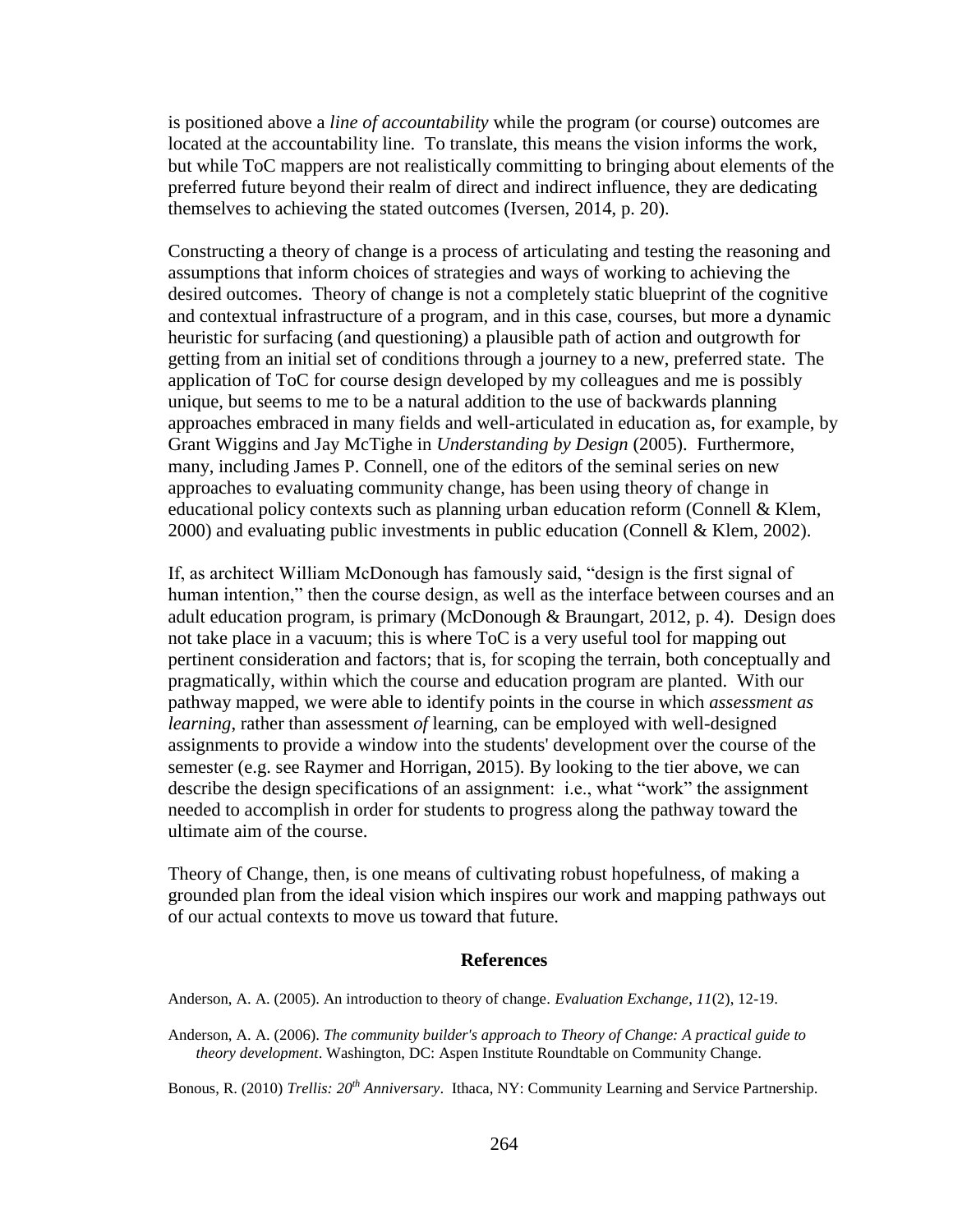- Breuer, E., Lee, L., De Silva, M., & Lund, C. (2016). Using theory of change to design and evaluate public health interventions: a systematic review. *Implementation Science*, *11*(1), 1-78.
- Connell, J., & Klem, A. (2000). You can get there from here: Using a theory of change approach to plan urban education reform. *Journal of Educational and Psychological Consultation*, *11*(1), 93-120.
- Connell, J. P., & Klem, A. M. (2002). A Theory-of-Change approach to evaluating investments in public education. In P. Flynn & V.A. Hodgkinson (Eds.), *Measuring the impact of the nonprofit sector* (pp. 173-183). New York, NY: Springer.
- Fulbright-Anderson, K., Kubisch, A. C., & Connell, J. P. (Eds.). (1998). *New approaches to evaluating community initiatives: Theory, measurement, and analysis* (Vol. 2). Washington, DC: The Aspen Institute.
- Iversen, E. (2014). *Advocacy for education: A step by step guide*. Copenhagan, Denmark: Uddannelsesnetværket.
- Jost, C., Alvarez, S., & Schuetz, T. (2014). *CCAFS Theory of Change Facilitation Guide*. CGIAR Research Program on Climate Change, Agriculture and Food Security (CCAFS). Copenhagen, Denmark. Retrieved from *[www.ccafs.cgiar.org.](http://www.ccafs.cgiar.org/)*
- McDonough, W., & Braungart, M. (2012). *The Hannover Principles: Design for sustainability; celebrating 20 years*. Charlottesville, VA & San Francisco, CA: William McDonough + Partners.
- McInerney, P. (2007). From naive optimism to robust hope: Sustaining a commitment to social justice in schools and teacher education in neoliberal times. *Asia‐Pacific Journal of Teacher Education*, *35*(3), 257-272.
- Montague, S., Porteus, N., & Sridharan, S. (2011, 24 January), 'The need to build reach into results logic and performance frameworks'. Presented to Performance Management Network. Available at: <http://www.pmn.net/wp-content/uploads/Build-Reach-into-Results-Logic.pdf>
- Morton, S. (2012) *Exploring and assessing research impact*, (Unpublished doctoral dissertation). University of Edinburgh, Edinburgh, Scotland..
- Raymer, A., & Horrigan, P. (2015). Using theory of change for democratic purpose in a communitybased design studio. In P.L. Lin, M.R. Wiegand, & A.R. Smith-Tolken (Eds.), *Service-learning across the globe: From local to transnational* (pp. 15-24 ). Indianapolis: University of Indianapolis Press.
- Sawyer, W., Singh, M., Woodrow, C., Downes, T., Johnston, C., & Whitton, D. (2007). Robust hope and teacher education policy. *Asia‐Pacific Journal of Teacher Education*, *35*(3), 227-242.
- Singh, M., & Han, J. (2007). Making hope robust in teacher education. *Asia‐Pacific Journal of Teacher Education*, *35*(3), 223-225.
- Singh, M., & Sawyer, W. (2008). Democracy and robust hope: Queensland's education and training reforms for the future. *Education, Citizenship and Social Justice*, *3*(3), 223-237.
- Singh, M., & Shrestha, M. (2007). Immigration, identity and education for social justice: Robust hope in this era of contested cultural globalisation. Retrieved from *<http://www.leeds.ac.uk/educol/documents/161373.htm>*
- Stein, D., & Valters, C. (2012). Understanding Theory of Change in international development. London, England: Justice and Security Research Programme. *International Development Department, LSE*..